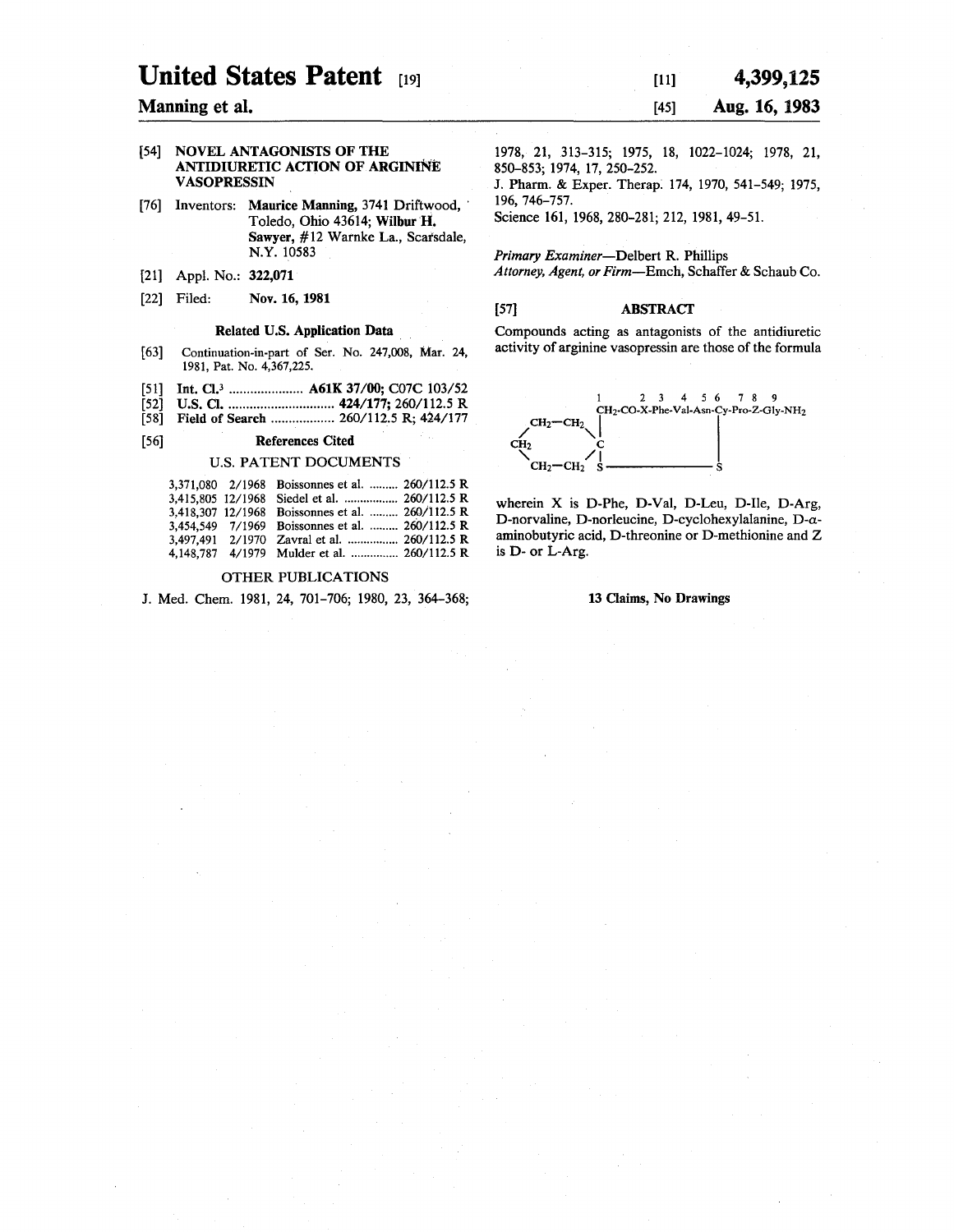#### **NOVEL ANTAGONISTS OF THE ANTIDIURETIC ACTION OF ARGININE VASOPRESSIN**

The invention described herein was made in the 5 following U.S. patents: course of work under a grant or award from the Department of Health and Human Services.

#### REFERENCE TO RELATED APPLICATION

This is a continuation-in-part of Manning et al., Ser. 10 No. 247,008, filed Mar. 24, 1981, now U.S. Pat. No. 4,367,225 issued Jan. 4, 1983.

#### BACKGROUND OF THE INVENTION

This invention relates to novel peptides which antag- 15 onize the antidiuretic and/ or vasopressor action of arginine vasopressin in vivo.

#### **PRIOR** ART STATEMENT

Attempts to develop clinically useful synthetic antag- 20 onists of in vivo antidiuretic and/or vasopressor responses to arginine vasopressin, the antidiuretic hormone **(ADH),** have led to the synthesis and pharmacological evaluation of hundreds of analogs of the neurohypophysial peptides, oxytocin and vasopressin. 25

Analogs which can effectively antagonize in vivo vasopressor responses to **ADH** have been reported by Dyckes et al., *J. Med. Chem.,* vol. 17 (1974) at 250; Manning et al., *J. Med. Chem.,* vol. 20 (1977) at 1228; Bankowski et al.,,J. *Med. Chem.,* vol. 21 (1978) at 850; 30 Kruszynski et al., *J. Med. Chem.,* vol. 23 (1980) at 364 and Lowbridge et al., *J. Med. Chem.,* vol. 21 (1978) at 313, herein incorporated by reference.

have been reported by Sawyer et al., *Science,* vol. 212 (1981) at 49 and by Manning et al., *J. Med. Chem.,* vol.

24 (1981) at 701, herein incorporated by reference.

Synthetic vasopressins have been disclosed in the

U.S. Pat. No. 3,371,080-Boissonnas et al.

U.S. Pat. No. 3,415,805-Siedel et al.

U.S. Pat. No. 3,418,307-Boissonnas et al.

U.S. Pat. No. 3,454,549-Boissonnas et al.

U.S. Pat. No. 3,497,491-Zaoral

U.S. Pat. No. 4,148,787-Mudler et al.

Of these references, Boissonnas et al., '080 discloses that 2-phenylalanine-8-ornithine vasopressin has a vasoconstrictive action equal to that of natural vasopressins but low antidiuretic activity. The remaining references disclose synthetic vasopressins having high or relatively specific antidiuretic activity.

Synthetic modifications of oxytocin are disclosed by Manning in U.S. Pat. Nos. 3,691,147 and 3,700,652.

It is therefore apparent that there is a continuing need for the development of pharmacologically and clinically effective antagonists of the antidiuretic action of arginine vasopressin.

#### OBJECT OF THE INVENTION

It is the object of the invention to provide antagonists of the antidiuretic action of ADH, which· are effective in vivo.

#### SUMMARY OF THE INVENTION

This invention relates to novel antagonists of the antidiuretic action of **ADH,** which are compounds of Formula I,



Kruszynski et al. reported that  $[1-(\beta-mercapto-\beta,\beta$ cyclopentamethylenepropionic acid), 2-(O-methyl)tyrosine]arginine vasopressin and [1- $\beta$ -mercapto- $\beta$ , $\beta$ - 45 D-norvaline, D-norleucine, D-cyclohexylalanine, D-acyclopentamethylenepropionic acid]-arginine vasopressin are potent vasopressor antagonists, which also have very low antidiuretic potency.

Manning et al. (1977) described the synthesis of [1 sin and Lowbridge et al. the synthesis of  $[1-(\beta-1)]$ to- $\beta$ , $\beta$ -cyclopentamethylenepropionic acid), 4-valine, 8-D-arginine] vasopressin. Both of these compounds have weak antidiuretic activity and are potent antagonists of the vasopressor response to AVP. 55

Analogs of vasopressin or oxytocin which antagonize antidiuretic responses to ADH have been reported by Chan et al., *Science,* vol. 161 (1968) at 280 and *J. Pharmacol. Exp. Ther.,* vol. 174 (1970) at 541 and vol. 196 (1976) at 746; Nestor et al., *J. Med. Chem.,* vol. 18 (1975) 60 ations is: dAVP, 1-deamino-arginine vasopressin; at 1022 and Larsson et al., *J. Med. Chem.,* vol. 21 (1978) at 342, herein incorporated by reference. None of the compounds reported has been pharmacologically or clinically useful as an antidiuretic antagonist.

incorporating etherified tyrosine at the 2-position, valine at the 4-position and D- or L-Arg at the 8-position, which antagonize the anti-diuretic action ADH in vivo

wherein X is D-Phe, D-Val, D-Leu, D-Ile, D-Arg, aminobutyric acid, D-threonine or D-methionine and Z is D- or L-Arg.

deaminopenicillamine, 4-valine, 8-D-argine] vasopres- 50 istering to an animal being treated an amount of one of This invention further relates to a method for antagonizing the in vivo response to **ADH,** comprising adminthe foregoing compounds, in admixture with a physiologically and pharmaceutically acceptable carrier, effective to antagonize the antidiuretic response to **ADH.** 

#### DETAILED DESCRIPTION

The synthesis and evaluation of vasopressin analogs, 65 sin; dPVDAVP, [1-deaminopenicillamine, 4-valine, Compounds provided in accordance with the invention are derivatives of arginine vasopressin (AVP). Amino acids are in the L-form unless otherwise indicated. The correlation between full names and abbrevidPAVP, [1-deaminopenicillamine]-arginine vasopressin; d(CH<sub>2</sub>)5AVP, [1-( $\beta$ -mercapto- $\beta$ , $\beta$ -cyclopentamethylenepropionic acid) ]-arginine vasopressin; dVDAVP, l-deamino[4-valine, 8-D-arginine] vasopres-8-D-arginine]vasopressin; d(CH<sub>2</sub>)<sub>5</sub>VDAVP, [1-( $\beta$ -mercapto- $\beta$ , $\beta$ -cyclopentamethylenepropionic acid), valine, 8-D-arginine] vasopressin; dTyr(Me)AVP, 1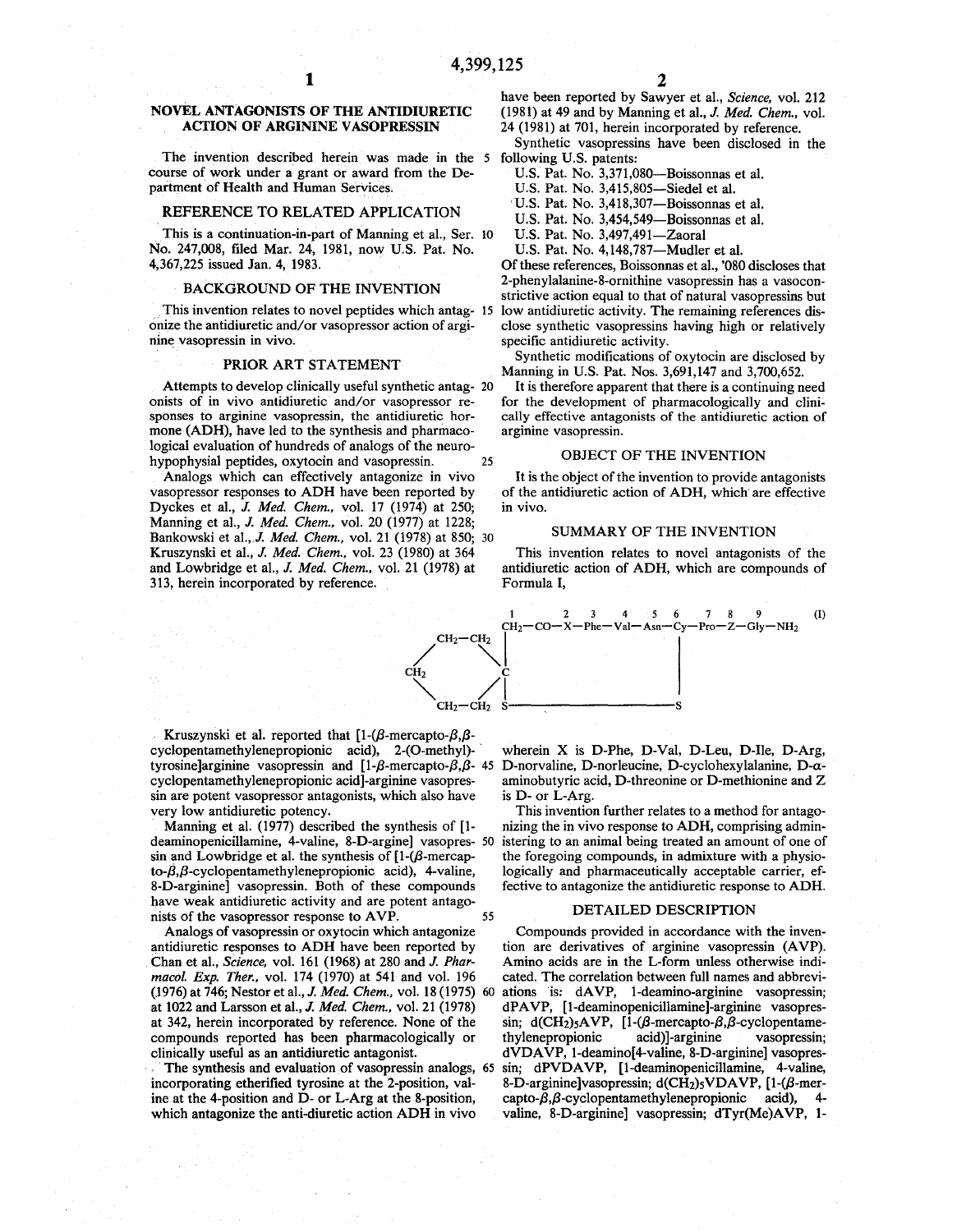deamino[2-(O-methyl)-tyrosine]-arginine vasopressin;<br>dPTyr(Me)AVP, [1-deaminopenicillamine, 2-(O-[1-deaminopenicillamine, 2-(Omethyl)tyrosine]-arginine vasopressin;  $d(CH<sub>2</sub>)<sub>5</sub>Tyr(-$ Me)VDAVP,  $[1-(\beta$ -mercapto- $\beta, \beta$ -cyclopentamethylenepropionic acid), 2-O-methyltyrosine, 4-valine, 8-D-arginine] vasopressin; d(CH2)s D-Tyr **VDAVP,**   $[1-(\beta-mercapto-\beta,\beta-cyclopentamethylene propionic$ acid), 2-D-tyrosine, 4-valine, 8-D-arginine] vasopressin;  $d(CH_2)$ s D-Tyr VAVP, [1-( $\beta$ -mercapto- $\beta$ , $\beta$ -cyclopentamethylenepropionic acid), 2-D-tyrosine, 4-valine] arginine vasopressin; d(CH<sub>2</sub>)<sub>5</sub>D-Phe<sup>2</sup> VDAVP, [1-( $\beta$  $mercapto-B,B$ -cyclopentamethylenepropionic acid), 2-D-phenylalanine, 4-valine, 8-D-arginine] vasopressin;  $d(CH_2)$ s D-Phe VAVP, [1-( $\beta$ -mercapto- $\beta$ , $\beta$ -cyclopentamethylenepropionic acid), 2-D-phenylalanine, 4 valine]-arginine vasopressin; d(CH<sub>2</sub>)<sub>5</sub> [Gly<sup>2</sup>] VAVP,  $[1-(\beta\text{-mercapto-}\beta,\beta\text{-cyclopentamethylenepropionic}$ acid), 2-glycine, 4-valine]-arginine vasopressin;<br>d(CH<sub>2</sub>)<sub>5</sub>[D-Ala<sup>2</sup>] VAVP, [1-( $\beta$ -mercapto- $\beta$ , $\beta$ -VAVP,  $[1-(\beta\text{-mercapto-}\beta,\beta-\alpha)]$ cyclopentamethylenepropionic acid), 2-D-alanine, 4- 20 valine]-arginine vasopressin; d(CH2)s [D-Val2] **VAVP**   $[1-(\beta-mercapto-\beta,\beta-cyclopentamethylenepropionic$ acid), 2-D-valine, 4-valine]-arginine vasopressin;  $d(CH<sub>2</sub>)$ <sub>5</sub> [D-Leu<sup>2</sup>] VAVP, [1-( $\beta$ -mercapto- $\beta$ , $\beta$ cyclopentamethylenepropionic acid), 2-D-leucine, 4- 25 valine]-arginine vasopressin; d(CH2)s [D-Ile2] **V AVP,**   $[1-(\beta$ -mercapto- $\beta$ , $\beta$ -cyclopentamethylenepropionic acid), 2-D-isoleucine, 4-valine]-arginine vasopressin;<br>and d(CH<sub>2</sub>)<sub>5</sub> [D-Arg<sup>2</sup>] VAVP, [1-(β-mercapto-β,βcyclopentamethylenepropionic acid), 2-D-arginine, 4 valine]-arginine vasopressin.

The active peptides were synthesized by solid phase synthesis as described by Bankowski et al. (1978), supra; Merrifield, *J. Am. Chem. Soc.,* vol. 85 (1963) at 2149 and *Biochemistry,* vol. 3 (1964) at 1385; Manning, *J. Am.* 35 *Chem. Soc.,* vol. 90 (1968) at 1348; Manning et al., *J. Med. Chem.,* vol. 19 (1976) at 376; Lowbridge et al., *J. Med. Chem.,* vol. 20 (1977) at 1173; Manning et al., *J. Med. Chem.,* vol. 16 (1973) at 975; Kruszynski et al. (1980), supra; Sawyer et al., (1981), supra; or Manning 40 et al. (1981), supra.

Initial attempts to design an antagonist of the antidiuretic response to arginine vasopressin **(A VP)** including synthesis of [1-deaminopenicillamine, 4-valine, 8-Darginine] vasopressin (dPVDAVP) by Manning et al. 45 (1977), supra, and of  $[1-(\beta-1)]$ -mercapto- $\beta$ ,  $\beta$ -cyclopentamethylenepropionic acid), 4-valine, 8-D-arginine] vasopressin (d(CH2)sVDAVP), Lowbridge (1978), supra. These analogs were designed by replacing the two hydrogens on the  $\beta$ -carbon at the 1-position of the 50 highly active and selective antidiuretic peptide 1 deamino[4-valine, 8-D-arginine] vasopressin **(dVDA VP),** Manning et al., *J. Med. Chem.,* vol. 16 (1973) at 975, by two methyl groups and a cyclopentamethylene group, respectively. These substituents had previously been shown to convert the highly potent oxytocic agonist 1-deamino-oxytocin (dOT) into potent antagonists of the oxytocic response to oxytocin, specifically, [1-deaminopenicillamine] oxytocin (dPOT) and  $[1-(\beta-mercapto-\beta,\beta-cyclopentamethylenepropionic$ acid)] oxytocin (d(CH2)sOT). See, Hope et al., *J. Biol. Chem,* vol. 237 (1962) at 1563, Schulz et al., *J. Med. Chem.,* vol. 9 (1966) at 647 and Nestor et al., *J. Med. Chem.,* vol. 18 (1975) at 284.

The discovery of the antidiuretic antagonists 65 d(CH2)5Tyr(alk)VAVP, Sawyer, et al., (1981), supra, Manning et al., (1981) supra, led to the synthesis of other position two substituted analogs. Enhanced anti-

antidiuretic potencies were exhibited by the various O-alkyl D-tyrosine analogs, Manning et aL, in *Peptides, Structure, Function,* Dan H. Rich and E. Gross, eds., Pierce Chemical Co (in press) and J. Med. Chem. (in press). The unalkylated D-tyrosine isomers of  $d(CH_2)$ s VDAVP and  $d(CH_2)_5 VAVP$ , i.e.,  $d(CH_2)_5D-Tyr$ -VDAVP and d(CH<sub>2</sub>)<sub>5</sub>D-Tyr-VAVP were also shown to be anti-antidiuretics. Attempts to further enhance anti-antidiuretic potency and selectivity have led to the synthesis of analogs of  $d(CH_2)_5D-Tyr^2VAVP$  and d(CH<sub>2</sub>)<sub>5</sub>D-Tyr<sup>2</sup>VDAVP containing other D-amino acids in place of D-tyrosine at position two, in accordance with the present invention.

It was found, in accordance with the present invention, that some  $d(CH<sub>2</sub>)<sub>5</sub> VAVP$  derivatives having a D-amino acid other than tyrosine and larger than alanine in the 2-position are more potent antagonists of the antidiuretic action of AVP than compounds having Dor L-tyrosine ether units or a D-tyrosine unit at the 2-position of d(CH2)sVA **VP** or d(CH2)sVDAVP.

Preferred compounds of this invention are those wherein the 8-substituent is Arg and the 2-substituent is D-Phe, D-Val, D-Leu and D-Ile.

As shown by intravenous administration of the compounds of the invention to hydrated rats anesthetized with ethanol, compounds having D-Phe, D-Val, D-Leu or D-Ile substituents at the 2-position have high pA2 values and effective doses near or lower than the lowesi effective doses known heretofore.

Compounds having D-Phe, D-Val, D-Leu or D-Ile at the 2-position and Arg at the 8-position are also pure, antidiuretic antagonists, i.e., these compounds have no transient antidiuretic agonism. Moreover, these com, pounds are more selective in their activity, by virtue of high anti-ADH/antivasopressor activity ratios, than known compounds.

The compounds of this invention are very effective antagonists of the antidiuretic response to **ADH.** They can therefore be used in pharmacological studies on the contribution of **ADH** to a variety of pathological states involving water retention. It is further contemplated that they could be effective and specific agents for treating the syndrome of inappropriate secretion of ADH, that is, the Schwartz-Bartter syndrome or SIADH. This syndrome can complicate a number of disorders, including carcinomas, pulmonary diseases, intracranial diseases and head injuries, Bartter et al., *Am. J. Med.,* vol. 42 (1967) at 790.

The compounds of this invention can be employed in mixture with conventional excipients, i.e., physiologically and pharmaceutically acceptable organic or inorganic carriers suitable for parenteral or enteral application, which do not interact deleteriously with the active compounds.

Suitable pharmaceutically acceptable carriers include, but are not limited to, water, salt solutions, alcohols, vegetable oils, polyethylene glycols, gelatine, lactose, amylose, magnesium stearate, talc, silicic acid, viscous paraffin, perfume oil, fatty acid monoglycerides 60 and diglycerides, pentaerythritol fatty acid esters, hydroxy-methylcellulose, polyvinyl pyrrolidone, etc. The pharmaceutical preparations can be sterilized and if desired mixed with auxiliary agents, e.g., lubricants, preservatives, stabilizers, wetting agents, 'emulsifiers, salts for influencing osmotic pressure, buffers, coloring, flavoring and/or aromatic substances and the like which do not deleteriously react with the active compounds.  $\{ \partial_t \mathcal{L}_t \}_{t \in [0,1]}$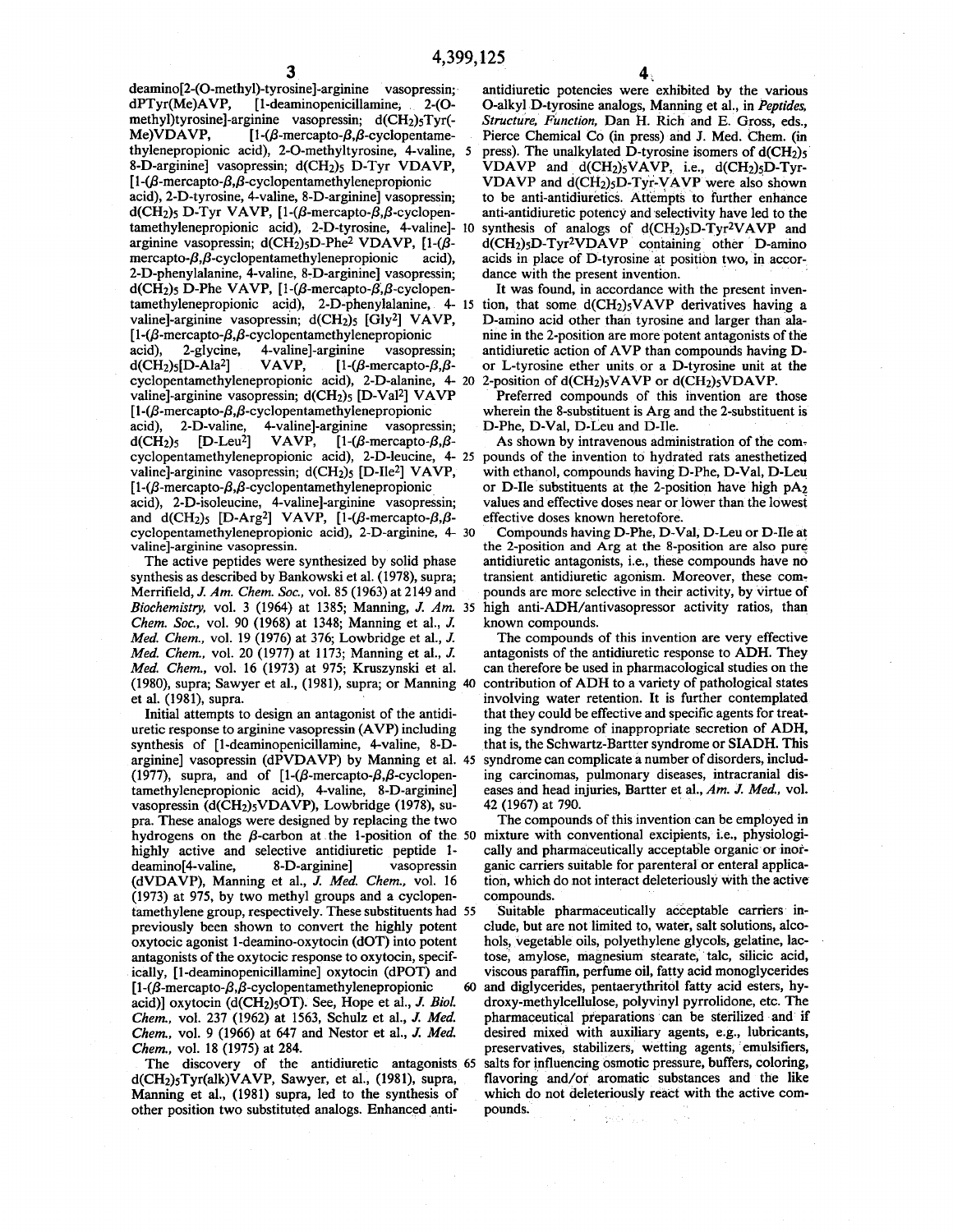For parenteral or intranasal application, solutions, preferably aqueous solutions, as well as suspensions, emulsions, or implants, including suppositories, are particularly suitable. Ampoules are convenient unit dos-

The compounds of this invention are generally administered to animals, including but not limited to mammals, e.g., livestock, household pets, humans, cattle, cats and dogs. A diuretically effective daily dosage of the active compounds can be administered parenterally 10 in a single dosage or as divided dosages throughout the day.

Parenteral or intranasal administration is preferred, the compounds of Formula I of this invention being particularly valuable in the treatment of humans af- 15 flicted with water retention of any etiology. In this regard, they can be administered in substantially the same manner as the known compounds oxytocin and vasopressin, to achieve their physiological effects.

It will be appreciated that the actual preferred 20 amounts of active compounds used will vary according to the specific compound being utilized, the particular compositions formulated, the mode of application, and the particular organism being treated. Optimal application rates under/in a given set of conditions can be 25 ascertained by those skilled in the art of using conventional dosage determination tests in view of the above guidelines.

D-Leu or D-Ile and Z is L-Arg. The D-Ile or D-Phe

skilled in the art can, using the preceding description, temperature for 30 mins, a solution of p-nitropheng<br>utilize the present invention to its fullest extent. The  $\beta$ -(S-benzyl-mercapto)- $\beta$ , $\beta$ -cyclopentamethylenep utilize the present invention to its fullest extent. The  $\beta$ -(S-benzyl-mercapto)- $\beta$ , $\beta$ -cyclopentamethylenepro-<br>following specific embodiments are therefore to be pionate. Nestor et al., J. Med. Chem., vol. 18 (1975) following specific embodiments are, therefore, to be pionate, Nestor et al., *J. Med. Chem.,* vol. 18 (1975) at construed as merely illustrative and not limitative of the 284, (445 mg, 1.155 mmol in 0.4 ml of DMF) was added.<br>
remainder of the disclosure in any way whatsoever. In 40. The reaction mixture was stirred at room temperat remainder of the disclosure in any way whatsoever. In 40 The reaction mixture was stirred at room temperature.<br>the following Examples, the temperatures are set forth After 72 hours' stirring, TLC analysis using system D the following Examples, the temperatures are set forth After 72 hours' stirring, TLC analysis using system D<br>uncorrected in degrees Celsius, Unless otherwise indi-<br>showed that the reaction mixture still contained a trace uncorrected in degrees Celsius. Unless otherwise indi-<br>
of the free octapeptide amide. N-Hydroxybenzotriazole<br>
of the free octapeptide amide. N-Hydroxybenzotriazole

Chloromethylated resin (Bio-Rad Bio-Beads SX-1) was esterified by the procedure of Gisin, *Helv. Chim.* 45 at 788, (39.3 mg, 0.26 mmol) was added. Coupling was added oupling was added. Coupling was allered. *Acta.*, vol. 56 (1973) at 1476 with Boc-Gly until 0.47 complete within 5 hours. The precipitate was filtered,  $\frac{1}{2}$  mmol/g and  $\sim 0.64$  mmol/g were incorporated. Amino washed with cold ethyl acetate (4×10 ml) and dr mmol/g and  $\sim$ 0.64 mmol/g were incorporated. Amino washed with cold ethyl acetate (4×10 ml) and dried in acid derivatives including Boc-Tyr(Me) (Rc(A) 0.7; Rc vacuo. The crude product (339 mg) was twice reacid derivatives including Boc-Tyr(Me)  $(R_f(A) 0.7; R_f$  vacuo. The crude product (339 mg) was twice re-<br>(B) 0.8) were supplied by Bachem Inc., or synthesized. precipitated from DMF-methanol to give the acylpep- $(B)$  0.8) were supplied by Bachem Inc., or synthesized.

Triethylamine (TEA) and N-methylmorpholine 50 tide amide (295.2 mg, 77.3%): mp. 209°-211° C.;<br>(NMM) were distilled from ninhydrin.  $\left[\alpha\right]D^{24} = -43.6^{\circ}$  (C 0.5, DMF); R<sub>J</sub>(E) 0.45, R<sub>J</sub>(F) 0.63

Acetic acid used as the HCl-acetic acid cleavage Anal.  $(C_73H_94O_{14}N_14S_3)$  C, H, N.<br>agent was heated under reflux with boron triacetate Amino acid analysis: Tyr, 0.80; Phe, 1.01; Glu, 1.04; reagent was heated under reflux with boron triacetate Amino acid analysis: Tyr, 0.80; Phe, 1.01; Glu, 1.04;<br>and distilled from the reagent. Dimethylformamide Asp, 1.02; Cys(Bzl), 0.98; Pro, 1.06; Arg, 1.01; Gly, 1.00; and distilled from the reagent. Dimethylformamide (DMF) was distilled under reduced pressure immedi- *55* NH3 2.91. ately before use. Methanol was dried with magnesium methoxide and distilled. Other solvents and reagents were analytical grade.

Thin layer chromatography (TLC) done on silica gel plates (0.25 mm, Brinkmann Silplate) using the follow- 60 ing solvent systems: A. cyclohexane-chloroform-acetic acid (2:8:1 v/v); B. propan-1-ol-ammonia (34%) (2:1 v/v); C. ethanol (95%)-ammonia (34%) (3:1 v/v); D. chloroform-methanol 7:3 v/v); E. butan-1-ol-acetic acid-water (4:1:5 v/v, upper phase); F. butan-1-ol-acetic 65 acid-water-pyridine (15:3:3:10 v/v). The applied loadings were  $10-50 \mu g$ . The minimum length of the chromatograms was 10 cm. Chloroplatinate reagent and

iodine vapor were used for development of the chromatograms.

Amino acid analysis of the peptides was done by the method of Spackman et al., *Anal. Chem/.* vol. 30 (1958) ages. *5* at 1190, in which peptide samples weighing about 0.5 mg were hydrolyzed with constant boiling hydrochloric acid (400  $\mu$ l) in evacuated and sealed ampules for 18 hat 120° C. The analyses were performed using a Beckman Automatic Amino Acid Analyzer, Model 121. Molar ratios were referred to  $Gly = 1.00$ . Elemental analyses were performed by Galbraith Laboratories, Inc. Knoxville, Tenn. The analytical results for the elements indicated by their respective symbols were within  $\pm 0.4\%$  of theoretical values. Optical rotations were measured with a Bellingham Stanley, Ltd., Model A polarimeter, type pl.

#### EXAMPLE 1

 $\beta$ -(S-Benzylmercapto)- $\beta$ , $\beta$ -cyclopentamethylenepropionyl-Tyr(Me)-Phe-Gln-Asn-Cys(Bzl)-Pro-Arg(Tos)-Glv-NH<sub>2</sub>

(a) Combination of Solid Phase and Solution Methods Boc-Tyr(Me)-Phe-Gln-Asn-Cys(Bzl)-Pro-Arg(Tos)-

Gly-NH2, prepared by the method of Bankowski et al., *J. Med. Chem., vol.* 21 (1978) at 850 (319 mg, 0.26 mmol), was dissolved in TEA (6.5 ml) and stirred at room temperature for 40 mins. Cold ether (20 ml) was added to produce a precipitate which was filtered and washed with ether  $(5 \times 10 \text{ ml})$ . The product was dried in DESCRIPTION OF PREFERRED EMBODIMENT  $_{30}$  washed with ether (5 × 10 ml). The product was dried in<br>Preferred antidiuratic antagonists of the invention are vacuo over sodium hydroxide pellets. This material Preferred antidiuretic antagonists of the invention are vacuo over sodium hydroxide pellets. This material<br>monunds of Formula Lutherein X is D-Phe D-Val (318.5 mg) was dissolved in DMF (0.8 ml), to which compounds of Formula I, wherein X is D-Phe, D-Val, (318.5 mg) was assolved in DMF (0.8 ml), to which<br>D-J au or D-<sup>I</sup>le and Z is L-Arg. The D-Ile or D-Phe, was added N-methylmorpholine (10 µl). The resulting  $\frac{1}{2}$  compound is most preferred.<br>
Solution had a pH of 7-8, measured with moist pH pa-<br>
Without further elaboration it is believed that one 35 per. After this neutralized solution was stirred at room Without further elaboration, it is believed that one 35 per. After this neutralized solution was stirred at room<br>illed in the art can using the preceding description. I temperature for 30 mins, a solution of p-nitrophenyl cated, all parts and percentages are by weight.<br>Chloromethylated resin (Bio-Rad Bio-Beads SX-1) monohydrate, Konig et al., Chem. Ber., vol. 103 (1970)

(b) Total Synthesis on Resin

Boc-Tyr(Me)-Phe-Gln-Asn-Cys(Bzl)-Pro-Arg(Tos)-Gly-resin (1.11 g, 0.4 mmol prepared from Boc-Glyresin using solid phase methodology) was converted to the acyloctapeptide resin (1.167 g, weight gain 57 mg, 97.6% of theory) in one cycle of deprotection, neutralization and coupling with p-nitrophenyl  $\beta$ -(S-benzyl $mercapto$ )- $\beta$ , $\beta$ -cyclopentamethylenepropionate, see Nestor supra. The resin was ammonolyzed, Manning, *J. Am. Chem. Soc.,* vol. 90 (1968) at 1348. The product was extracted with dimethylformamide (DMF). After the solvent was evaporated in vacuo, the residue was pre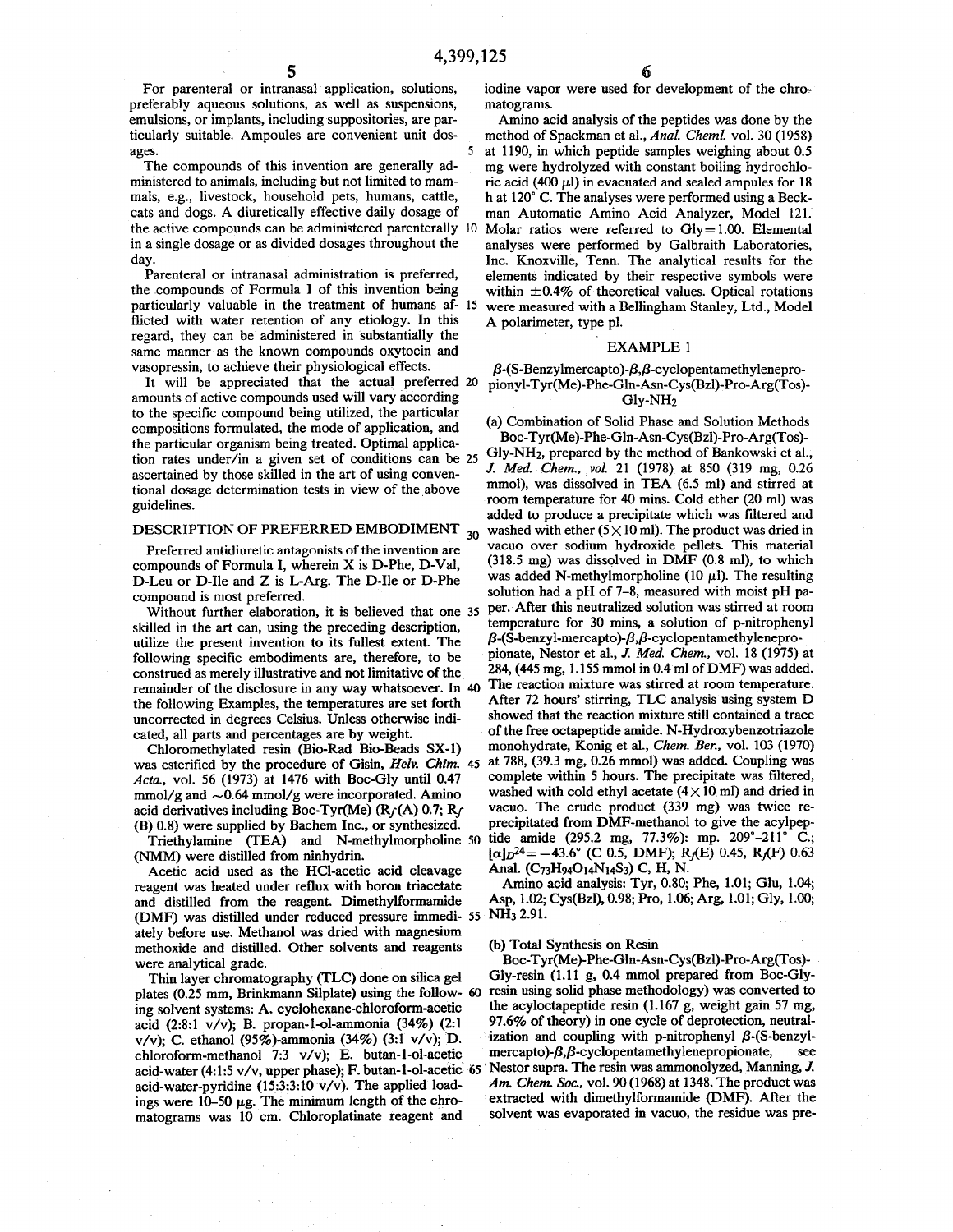cipitated by addition of water. The crude product (410 mg) was twice reprecipitated from DMF-ethanol to give the acyloctapeptide (302 mg, 50.7% based upon initial glycine content of the resin); mp. 206°-208° C. (decomp); R<sub>f</sub>(E) 0.45, R<sub>f</sub>(F) 0.63;  $\alpha$ ] $p^{24} = -43.1$  ° (C 1, 5) DMF). Anal. (C73H94N14O14S3) C, H, N.

Amino acid analysis: Tyr, 0.79; Phe, 1.01; Glu, 1.03; Asp, 1.04; Cys(Bzl), 0.97; Pro, 1.03; Arg, 0.99; Gly, 1.00; NH<sub>3</sub>, 2.95.

#### EXAMPLE2

#### $\beta$ -(S-Benzylmercapto)- $\beta$ , $\beta$ -cyclopentamethy lenepropionyl-Tyr(Bzl)-Phe-Gln-Asn-Cys(Bzl)-Pro-Arg(Tos)-Gly-NH2

benzylmercapto)- $\beta$ , $\beta$ -cyclopentamethylenepropionate. 20 Asp, 0.98; Pro, 1.03; Arg, 0.96; Gly, 1.00; NH<sub>3</sub>, 3.05. Gly-resin (1.46 g, 0.5 mmol) was converted to acyloctapeptide resin (1.55 g, weight gain 70 mg, 95.9% of theory) as in Example 1 by one cycle of deprotection, neutralization and coupling with p-nitrophenyl  $\beta$ -(S-The product obtained by ammonolysis of the resin was extracted with **DMF.** The solvent was evaporated in vacuo and the residue was precipitated by addition of water. The crude product (723 mg) was reprecipitated from DMF-ethanol and DMF-2% aqueous AcOH. (488 25 mg; 62.4% based on initial Gly content on the resin); mp. 183°-185° C.; R<sub>1</sub>(E) 0.38; R<sub>1</sub>(D) 0.41;  $[\alpha]_D^{23} = -32.9^{\circ}$  (C 1 DMF). Anal. (C<sub>79</sub>H<sub>98</sub>N<sub>14</sub>O<sub>14</sub>S<sub>3</sub>) **C,H,N.** 

Amino acid analysis: Tyr, 0.97; Phe, 1.02; Glu, 1.05; Asp, 1.01; Cys(Bzl), 0.98; Pro, 1.04; Arg, 0.98; Gly, 1.00; **NH3.** 

#### EXAMPLE 3

[ $1-(\beta-Mercapto-\beta,\beta-cyclopentamethylenepropionic$ acid), 2-(O-methyl)tyrosine]-arginine vasopressin

(a) From Nonapeptide Amide

pared as in Example 1, (170 mg, 0.114 mmol) in 400 ml of ammonia (dried over sodium and redistilled) was <sup>40</sup> vasopressin stirred at the boiling point with sodium from a stick of Compounds of this series were prepared by solidthe metal contained in a small bore glass tube until a phase synthesis, modified as in Manning et al., J. *Med.*  light blue color persisted in the solution for 30 sec, in *Chem.,* vol. 16 (1973) at 975, Kruszynski et al., J. *Med.*  accordance with duVigneaud, J. *Am. Chem. Soc.,* vol 76 *Chem.,* vol. 23 (1980) at 364 Manning et al. J. *Med.*  (1954) at 3115. Dry glacial acetic acid (0.4 ml) was 45 *Chem.,* vol. 24 (1981) at 701, to obtain protected interadded to discharge the color. The solution was evapo-<br>
mediates for each analog. The procedures of Bodanszky<br>
rated. A solution of the residue in aqueous acetic acid<br>
et al. J. Am. Chem. Soc. vol. 81 (1959) at 5688 and J. rated. A solution of the residue in aqueous acetic acid et al., J. *Am. Chem. Soc.*, vol. 81 (1959) at 5688 and J.<br>(0.2%; 800 ml), was treated with 2 M ammonium hy-<br> $Q_{PQ}$  Chem. vol. 39 (1974) at 444 employing a n-(0.2%; 800 ml), was treated with 2 M ammonium hy-<br>droxide solution to give a solution of pH 7.5. To this introphenyl ester fecilitated by the use of hydroxybenstirred solution was added gradually an excess of a 50  $\frac{1}{2}$  zotriazole (Konig et al., supra), were used for the cou-<br>solution of potassium ferricyanide (0.01 M, 11.4 ml), solution of potassium ferricyanide (0.01 M, 11.4 ml), pling of  $\beta$ -(S-benzylmercapto- $\beta$ , $\beta$ -cyclopentame-<br>Hope et al., J. Biol. Chem., vol. 237 (1962) at 1563. The thylenepropionic acid in accordance with Nestor, suyellow solution was stirred for 90 min more and for 1 h thylenepropionic acid in accordance with Nestor, su-<br>with onion axchange regin (BioPed AG 3, Cl = form 10 pra, to obtain precursor compounds. Each precursor with anion-exchange resin (BioRad AG-3, Cl – form,  $10$  pra, to obtain precursor compounds. Each precursor  $\sigma$  damn weight). The suspension was filtered slowly 55 was deblocked (duVigneaud, supra) with sodium in g damp weight). The suspension was filtered slowly 55 was debioded (duvigneaud, supra) with social in<br>the supra) is the supra liquid ammonia. The resulting disulflydryl compounds through a bed of resin (80 g damp weight). The resin<br>hed was weeked with  $300 \text{ m}$  of aqueous 0.2% acetic were oxidatively cyclized with potassium ferricyanide bed was washed with  $300$  ml of aqueous  $0.2\%$  acetic acid and the combined filtrate and washings were Jy- (Hope et al., supra). The analogs were desalted and ophylized. The resulting powder (1386 mg) was de-<br>salted on a Sephadex G-15 column  $(110 \times 2.7 \text{ cm})$  and 60 step procedure using 50% acetic acid and 0.2 M acetic salted on a Sephadex G-15 column (110 $\times$ 2.7 cm) and 60 eluted with aqueous acetic acid (50%) at a flow rate of acid, respectively, as eluants. The purity and identity of  $4 \text{ m/h}$  by the technique of Manning et al., J. Chroma- each analog was ascertained by thin-layer chromat 4 ml/h by the technique of Manning et al., *J. Chromatog.,* vol. 38 (1968) at 396. The eluate was fractioned and phyin two different solvent systems, Kruszynski et al., monitored for absorbance of 280 nm. The fractions J. *Med. Chem.,* vol. 23 (1980) at 364, or by amino acid comprising the major peak were pooled and lyophyl- 65 analysis as above. ized. The residue (55.5 mg) was further subjected to gel Compounds of Formula I, or related to Formula I, filtration on a Sephadex G-15 column  $(100 \times 1.5 \text{ cm})$  repared by the foregoing procedure were assayed by

rate of 2.5 ml/h. The peptide was eluted in a single peak (absorbance 280 nm). Lyophilization of the pertinent fractions yielded the vasopressin analog (49 mg, 37.3%) R<sub>f</sub>(E) 0.19; R<sub>f</sub>(F) 0.30;  $[\alpha]_D^{22} = -59.6$  (C 0.19, 1 M AcOH).

Amino acid analysis: Tyr, 0.81; Phe, 1.01; Glu, 1.04; Asp, 0.98; Pro, 1.04; Arg, 0.95; Gly, 1.00; NH3, 3.10. Analysis following performic acid oxidation prior to hydrolysis according to Moore, J. *Biol Chem.,* vol. 238 10 (1963) at 235, gave a Cys(O<sub>3</sub>H)-Gly ratio of 1.03:1.00.

#### (b) From Acyloctapeptide

Treatment of the acyloctapeptide (160 mg, 0.107 Boc-Tyr(Bzl)-Phe-Gln-Asn-Cys(Bzl)-Pro-Arg(Tos)- 15 mmol) as described in Example 3 (a) yielded the analog (64 mg, 51.7%), which was indistinguishable from the foregoing preparation by TLC:  $\lbrack \alpha \rbrack_D{}^{23} = -59.1^\circ$  (C 0.5, 1 M AcOH).

> Amino acid analysis: Tyr, 0.80; Phe, 1.02; Glu, 1.02; Analysis following performic acid oxidation prior to hydrolysis gave a Cys-(O3H)-Gly ratio of 1.02:1.00.

#### **EXAMPLE 4**

 $[1-(\beta-Mercapto-\beta,\beta-cyclopentamethylene propionic$ acid] arginine vasopressin

Treatment of the acyloctapeptide (173 mg, 0.111 mmol) as described in Example 3 (a) yielded the analog  $(66 \text{ mg}, 52\%)$  R<sub>f</sub>(E) 0.19, R<sub>f</sub>(F) 0.43;  $[\alpha]_D^{23} = -58.7^\circ$  (C) 0.5, 1 M AcOH).

Amino acid analysis: Tyr, 0.96; Phe, 0.98; Glu, 1.01; Asp, 1.01; Pro, 1.05; Gly, 1.00; NH3, 2.95. Analysis following performic acid oxidation prior to hydrolysis  $35$  gave a Cys(O<sub>3</sub>H)-Gly ratio of 1.01:1.00.

#### EXAMPLE 5

## $[1-(\beta-Mercapto-\beta,\beta-cyclopentamethylene propionic$ A solution of the protected nonapeptide amide, pre-<br>acid), 2-substituted, 4-valine]-(L- and D-)-arginine  $\alpha$  argining  $\alpha$  acid), 2-substituted, 4-valine]-(L- and D-)-arginine

nitrophenyl ester, facilitated by the use of hydroxyben-

and eluted with aqueous acetic acid (0.2 M) at a flow TLC on silica gel in two solvent systems: E. butanol/a-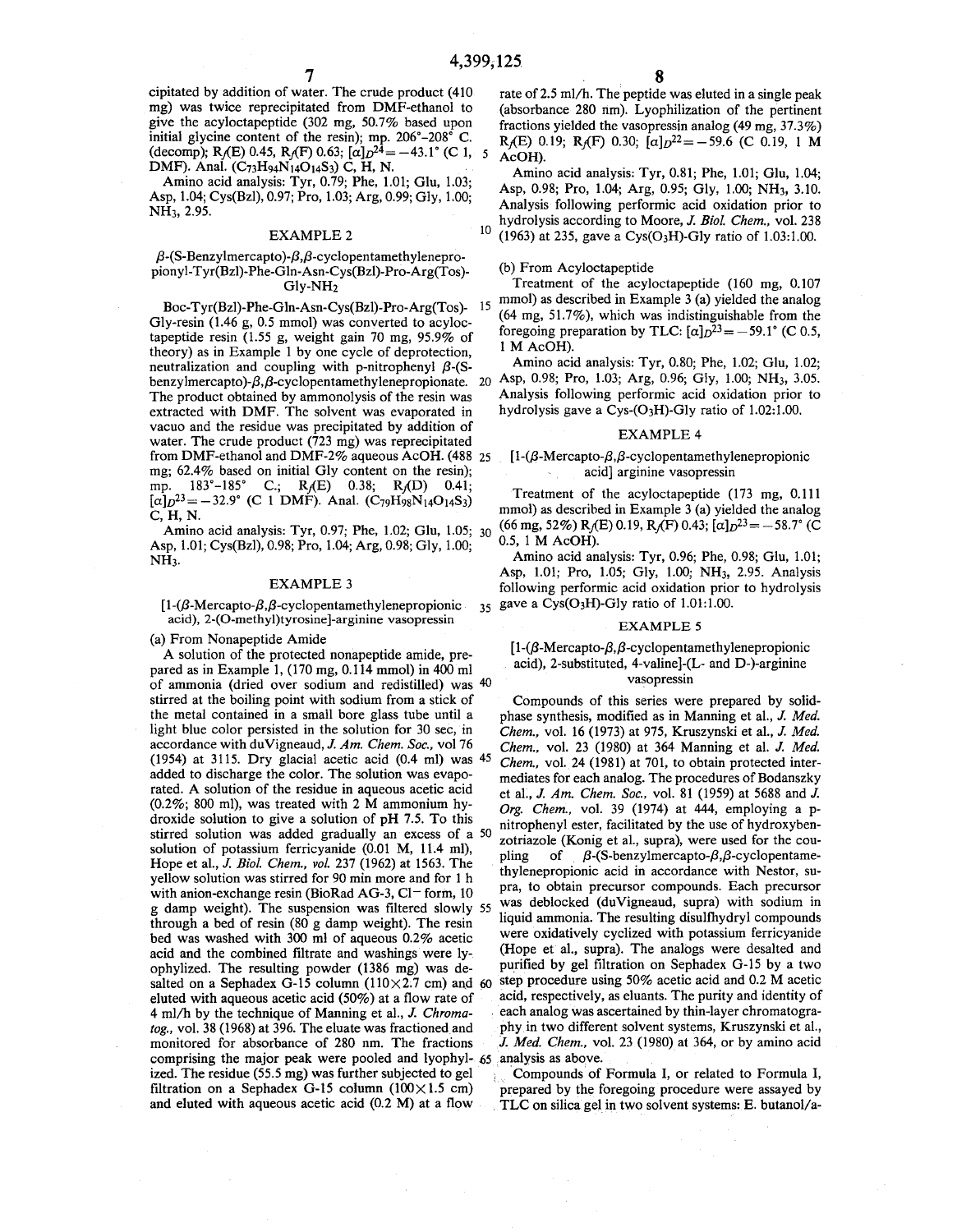cetic acid/water **(BAW)** (4:1:5) or F. butanol/acetic acid/water/pyridine (15:3:3:10). Results were:

|  |                    |           | R(E)     | $R_f(F)$ |    |                         | Antivasopressor<br>ED's                             |
|--|--------------------|-----------|----------|----------|----|-------------------------|-----------------------------------------------------|
|  | $D-Tyr$            | $L$ -Arg. | 0.17     | 0.50     |    | Compounds               | Anti-antidiuretic                                   |
|  | D-Phe              | L-Arg     | 0.17     | 0.52     |    | $d(CH2)5D-Tyr(Et) VAVP$ | 0.41                                                |
|  | Gly                | $L$ -Arg  | 0.15     | 0.48     |    | $d(CH2)5D-Phe VAVP$     | 0.87                                                |
|  | D-Ala              | L-Arg     | 0.16     | 0.49     |    | $d(CH2)5[D-Val2] VAVP$  |                                                     |
|  | D-Val              | L-Arg     | 0.17     | 0.49     |    | $d(CH2)5[D-Leu2] VAVP$  | 22                                                  |
|  | D-Leu <sup>-</sup> | $L-Arg$   | $0.17 -$ | 0.53     | 10 | $d(CH2)5[D-I]e2] VAVP$  |                                                     |
|  | D-lle              | L-Arg     | 0.17     | 0.51     |    |                         |                                                     |
|  | D-Arg              | L-Arg     | 0.08     | 0.30     |    |                         |                                                     |
|  | D-Phe              | D-Arg     | 0.16     | 0.51     |    |                         | The preceding examples can be repeated with similar |

#### **EXAMPLE 6**

Antagonism to the vasopressor response was estimated in accordance with Dyckes et al., J. *Med. Chem.,*  vol. 17 (1974) at 969. The values are expressed as  $pA_2$ values, defined by Schild et al., *Br. J. Pharmacol.*, vol. 2 <sub>20</sub> (1947) at 189.

Activity as antidiuretic agonists was determined by

**10** 

the ratios of antivasopressor/anti-antidiuretic effective doses:

| Compounds               | ED's Antivasopressor<br>Anti-antidiuretic |  |  |
|-------------------------|-------------------------------------------|--|--|
| $d(CH2)5D-Tyr(Et) VAVP$ | 0.41                                      |  |  |
| $d(CH2)5D-Phe VAVP$     | 0.87                                      |  |  |
| $d(CH2)5[D-Val2] VAVP$  | 12                                        |  |  |
| $d(CH2)5[D-Leu2]$ VAVP  | 22                                        |  |  |
| $d(CH2)5[D-Ile2]$ VAVP  | 12                                        |  |  |

The preceding examples can be repeated with similar success by substituting the generically or specifically described reactants and/or operating conditions of this· 15 invention for those used in the preceding examples.

From the foregoing description, one skilled in the art can easily ascertain the essential characteristics of this invention and, without departing from the spirit and scope thereof, can make various changes and modifications of the invention to adapt it to various usages and conditions.

TABLE 1

|                                                               |                  | Anti-Antidiuretic  | Antivasopressor |                    |
|---------------------------------------------------------------|------------------|--------------------|-----------------|--------------------|
|                                                               | ED               |                    | ED              |                    |
| Compound                                                      | nmoles/Kg        | pA <sub>2</sub>    | nnoles/Kg       | pA <sub>2</sub>    |
| d(CH <sub>2</sub> ) <sub>5</sub> D-Tyr VAVP                   | $2.2 \pm 0.2$    | $7.51 \pm 0.08(4)$ | $0.29 \pm 0.09$ | $8.41 \pm 0.11(4)$ |
| $d$ (CH <sub>2</sub> ) $5$ D-Phe VAVP                         | $0.67 \pm 0.13*$ | $8.07 \pm 0.09(8)$ | $0.58 \pm 0.04$ | $8.06 \pm 0.03(4)$ |
| $d(CH2)5[Gly2]$ VAVP                                          | agonist          |                    | agonist         |                    |
| $d(CH2)5[D-Al22] VAVP$                                        | agonist          |                    | $172 \pm 31$    | $5.79 \pm 0.08(4)$ |
| $d(CH2)5[D-V4]2] VAVP$                                        | $2.3 \pm 0.3^*$  | 7.48 $\pm$ 0.06(4) | $27 \pm 3$      | $6.41 \pm 0.05(4)$ |
| $d(CH2)5[D-Leu2] VAVP$                                        | $1.2 \pm 0.3^*$  | 7.79 $\pm$ 0.12(4) | $26 \pm 5$      | $6.45 \pm 0.09(4)$ |
| $d$ (CH <sub>2</sub> ) $\varsigma$ [D-Ile <sup>2</sup> ] VAVP | $0.70 \pm 0.0*$  | $7.98 \pm 0.05(4)$ | $8.2 \pm 1.4$   | $6.94 \pm 0.08(5)$ |
| $d(CH2)5[D-Arg2]$ VAVP                                        | > 90             | < 5.9              | $-260$          | $-5.4$             |
| d(CH <sub>2</sub> ) <sub>5</sub> D-Phe VDAVP                  | $6.9 \pm 1.3$    | $7.07 \pm 0.10(9)$ | 0.73            | 7.98 $\pm$ 0.07(4) |
| $d(CH2)5Tyr(Me) VDAVP$                                        | $15 \pm 3$       | $6.68 \pm 0.11(4)$ | $0.28 \pm 0.05$ | $8.44 \pm 0.07(8)$ |
| d(CH <sub>2</sub> ) <sub>5</sub> Tyr(Et) VDAVP                | $5.7 \pm 0.5$    | 7.10 $\pm$ 0.08(4) | $0.34 \pm 0.04$ | $8.31 \pm 0.05(8)$ |
| $d(CH2)5Tyr(i-Pr) VDAVP$                                      | $8.5 \pm 0.17$   | $6.88 \pm 0.07(4)$ | $0.28 \pm 0.07$ | $8.41 \pm 0.08(8)$ |
| $d(CH2)5Tyr(n-Pr) VDAVP$                                      | $14 \pm 2$       | $6.67 \pm 0.05(4)$ | $1.1 \pm 0.2$   | 7.86 $\pm$ 0.10(8) |
| $d(CH2)5Tyr(Me) VAVP$                                         | $3.1 \pm 0.4$ .  | $7.35 \pm 0.06(4)$ | $0.29 \pm 0.06$ | $8.32 \pm 0.08(4)$ |
| $d(CH2)$ <sub>5</sub> Tyr(Et) VAVP                            | $1.9 \pm 0.2$    | $7.57 \pm 0.06(4)$ | $0.49 \pm 0.11$ | $8.16 \pm 0.09(4)$ |
| $d(CH2)5 Tyr(i-Pr) VAVP$                                      | $3.6 \pm 0.9$    | $7.32 \pm 0.06(6)$ | $0.31 \pm 0.06$ | $8.36 \pm 0.09(4)$ |
| $d(CH2)5 Tyr(n-Pr) VAVP$                                      | $3.5 \pm 0.06$   | 7.29 $\pm$ 0.07(4) | $0.40 \pm 0.04$ | $8.22 \pm 0.04(4)$ |
| $d(CH2)5$ -D-Tyr(Me) VAVP                                     | $1.2 \pm 0.3$    | $7.77 \pm 0.07(6)$ | $0.23 \pm 0.04$ | $8.48 \pm 0.08(4)$ |
| $d(CH2)5$ -D-Tyr(Et) VAVP                                     | $1.1 \pm 0.2$    | 7.81 $\pm$ 0.07(5) | $0.45 \pm 0.11$ | $8.22 \pm 0.12(4)$ |

intravenous injection of compounds being evaluated into ethanol-anesthesized water-loaded rats in accor- 45 dance with Sawyer et al., *Endocrinology,* vol. 63 (1958) at 694.

Antagonistic potencies were determined and expressed as "effective doses" and as pA2 values. The "effective dose" is defined as the dose (in nanomoles per 50 kilogram) that reduces the response seen from 2x units of agonist injected 20 min after the dose of antagonist to the response with lx units of agonist. Estimated in vivo " $pA_2$ " values represent the negative logarithms of the effective doses divided by the estimated volume of dis- 55 tribution (67 mL/kg). Results are given in Table 1.

Whereas  $[1-(\beta-mercapto-\beta,\beta-cyclopentamethylene$ propionic acid), 2-(0-alkyl)tyrosine, 4-valine, 8-(L- and D-)arginine] vasopressin compounds were weak antidiuretic agonists, causing an initial submaximal inhibition 60 of urine flow lasting about 10 min, followed by a period of inhibition of responses to **ADH** lasting 1 to 3 h, the preferred compounds of this invention, indicated by asterisks in the table below, had no antidiuretic agonistic activity. 65

The preferred compounds of this invention are also more selective than prior art antidiuretic antagonists with respect to antivasopressor potencies, as shown by What is claimed is:

**1.** A compound of the formula



wherein X is D-Phe, D-Val, D-Leu, D-Ile, D-Arg, D-norvaline, D-norleucine, D-cyclohexylalanine, D-aaminobutyric acid, D-threonine or D-methionine and Z is **D-** or L-Arg.

**2. A** compound of claim **1,** wherein X is D-Phe, D-Val, D-Leu or D-Ile.

. **3. A** compound of claim **1,** wherein Z is L-Arg.

**4.**  $[1-(\beta-Mercapto-\beta,\beta-cyclopentamethylenepro$ pionic acid), 2-D-phenylalanine, 4-valine]-arginine vasopressin, a compound of claim **1.** 

**5.**  $[1-(\beta-Mercapto-\beta,\beta-cyclopentamethylenepro$ pionic acid), 2-D-valine, 4-valine]-arginine vasopressin, a compound of claim **1.**